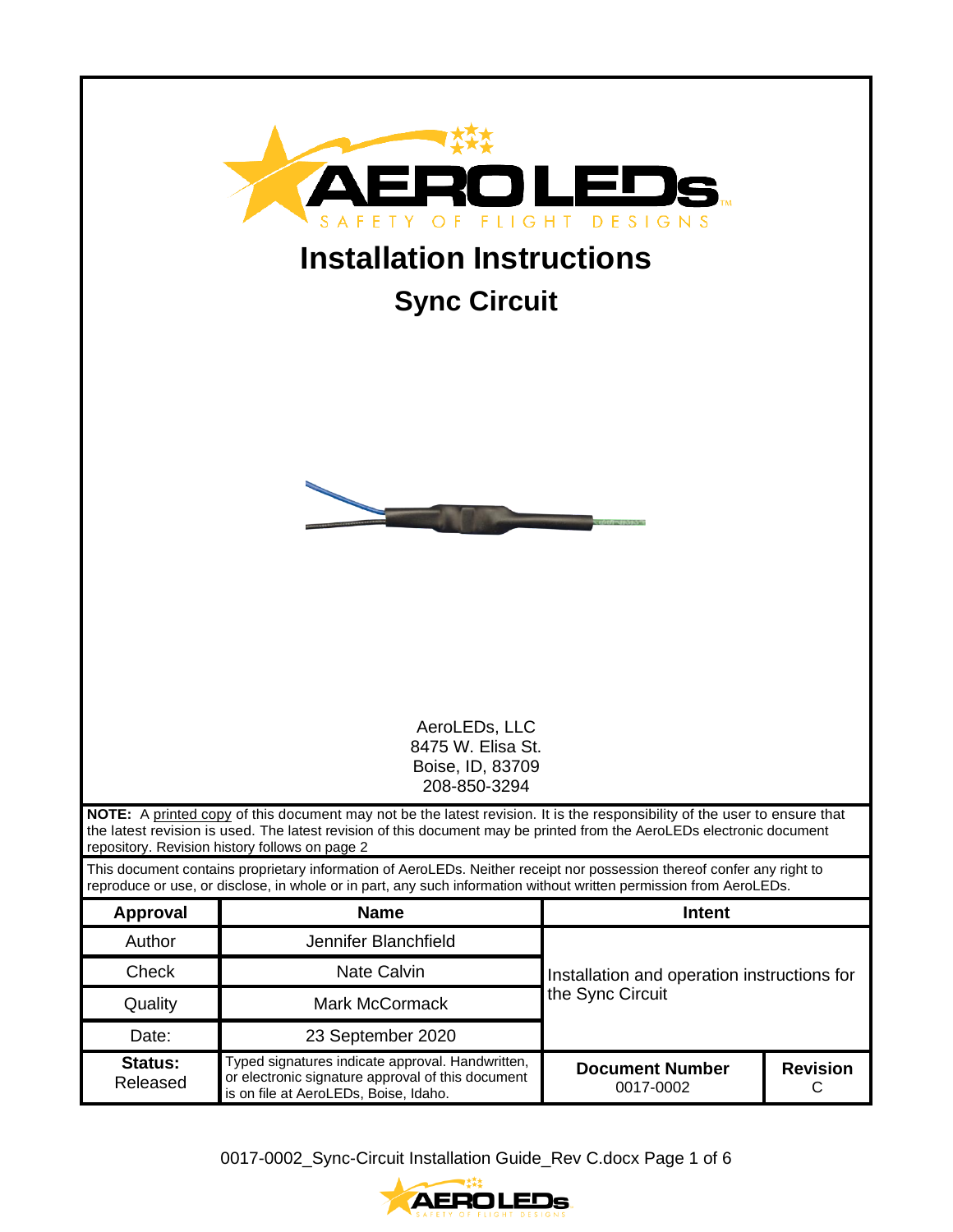# **REVISION RECORD**

| Rev | Description                               | Date       | Author         |
|-----|-------------------------------------------|------------|----------------|
| C   | Image updates                             | 09/23/2020 | J. Blanchfield |
| B   | Instruction, Image, and Diagram updates   | 07/17/2020 | J. Blanchfield |
| A   | Updated to standard format and new design |            | R. Prew        |
| IR  | Initial Release                           | 03/13/2016 | M. D'Amico     |

0017-0002\_Sync-Circuit Installation Guide\_Rev C.docx Page 2 of 6

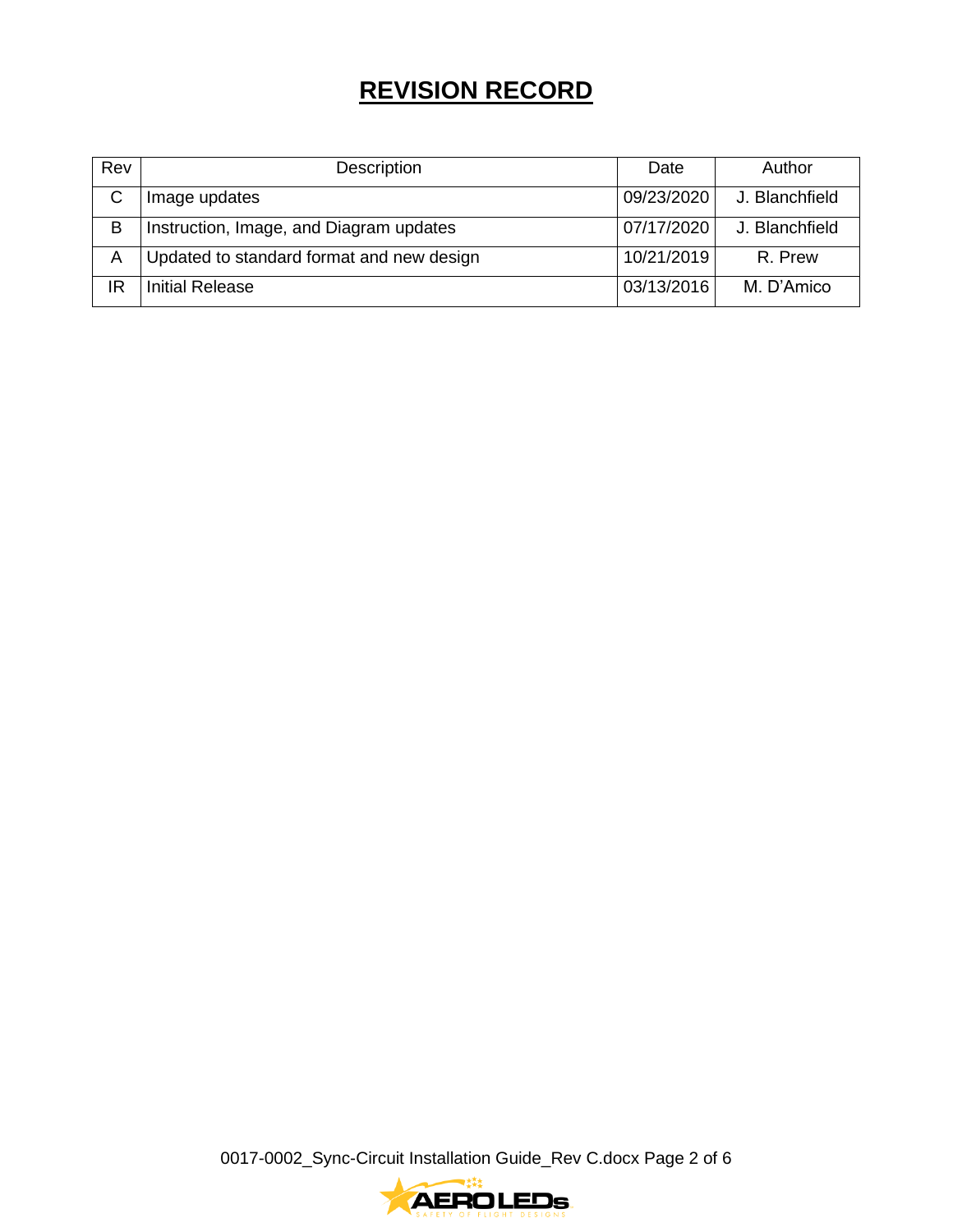# **TABLE OF CONTENTS**

0017-0002\_Sync-Circuit Installation Guide\_Rev C.docx Page 3 of 6

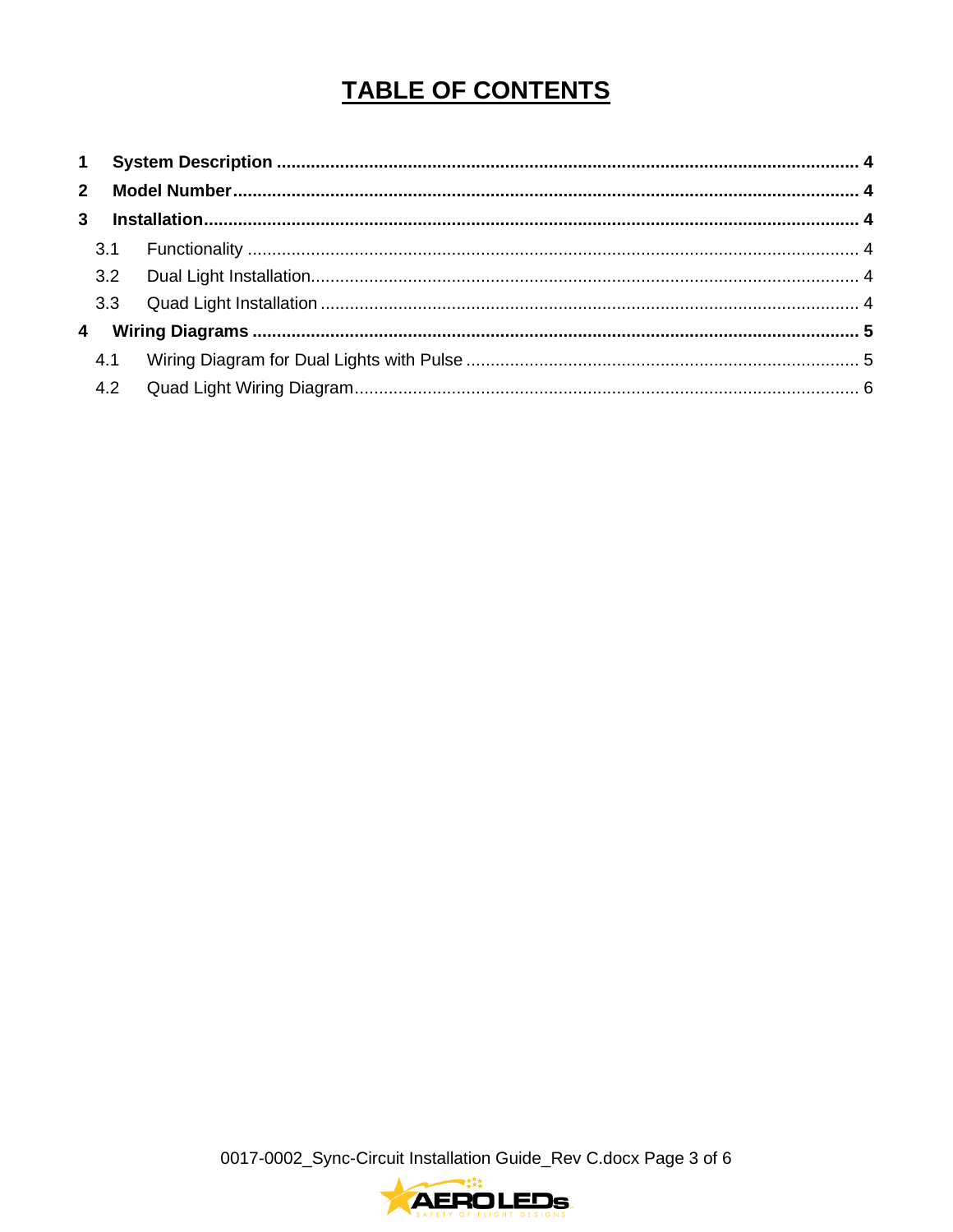### <span id="page-3-0"></span>**1 System Description**

The Sync Circuit is used to synchronize pulse features when using multiple lights, this becomes especially important when lights are in close proximity. This circuit can be used to increase visibility of lights by creating synchronized flashing. It is for use between any two wigwag lights to increase safety via visibility.

## <span id="page-3-1"></span>**2 Model Number**

| <b>Part Number</b> | <b>Description</b>          |  |
|--------------------|-----------------------------|--|
| 00-8120            | <b>Synchronizer Circuit</b> |  |

### <span id="page-3-2"></span>**3 Installation**

This document is for multiple light installations that have built-in recognition function where synchronized flashing (Pulse) is desired over alternating flash (WigWag).

### <span id="page-3-3"></span>**3.1 Functionality**

- 1. Synchronizer Circuit is to be wired between multiple lights that have integrated Wig-Wag functionality
- 2. Synchronizer circuit will enable lights to pulse in unison, rather than alternating between pairs

### <span id="page-3-4"></span>**3.2 Dual Light Installation**

- 1. Connect Black wire from synchronizer circuit to aircrafts ground bus
- 2. Connect Green wire from one light to Blue wire of synchronizer circuit
- 3. Cap and Stow unused blue and green wires

### <span id="page-3-5"></span>**3.3 Quad Light Installation**

- 1. Four light installation in which two wing lights synchronize with one another and two cowl lights synchronize with one another (Figure 3-1)
- 2. Four light installation will require two Synchronizer Circuits (see diagram Figure 4-2)



**Figure 3-1**

0017-0002\_Sync-Circuit Installation Guide\_Rev C.docx Page 4 of 6

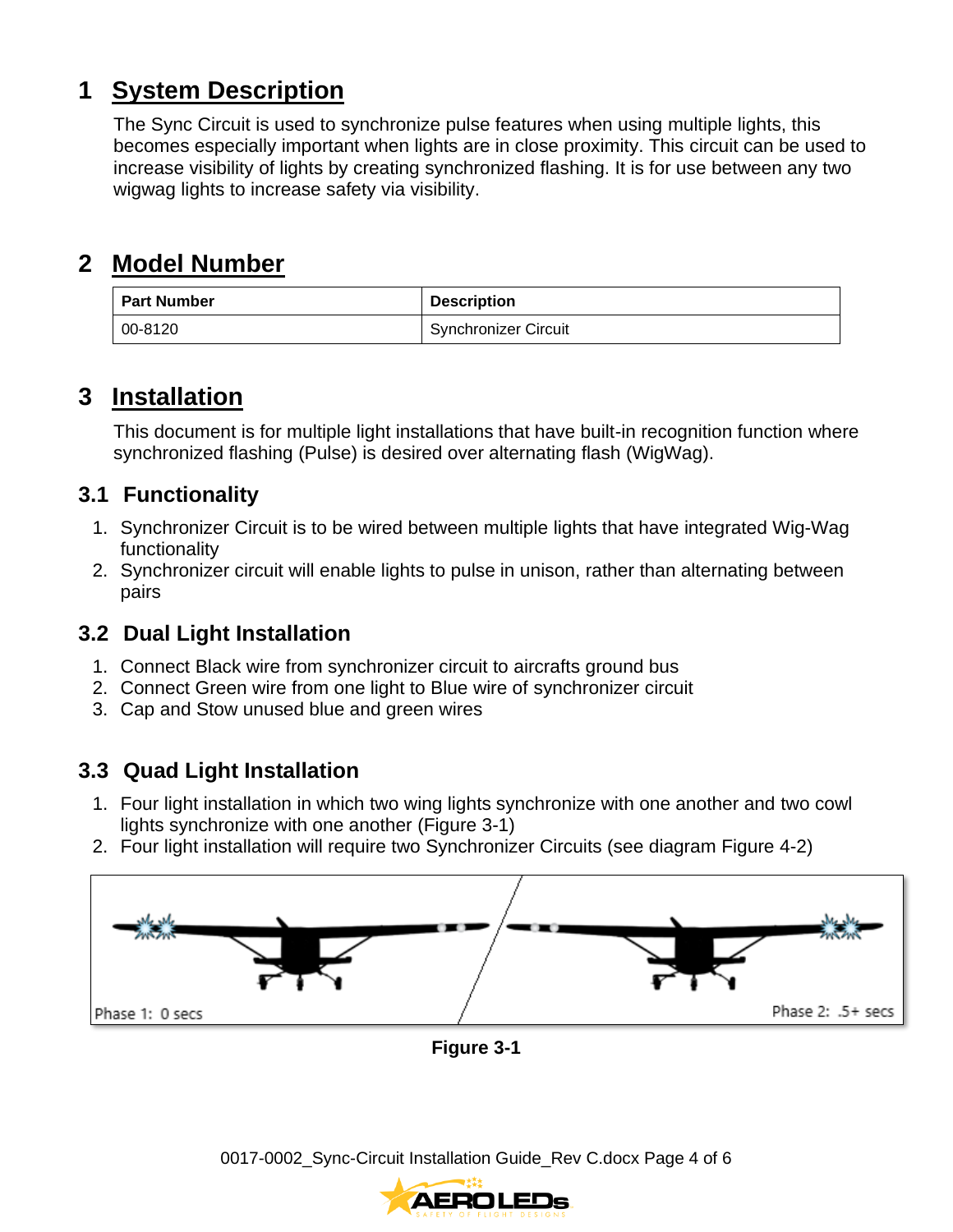# **4 Wiring Diagrams**

#### **4.1 Wiring Diagram for Dual Lights with Pulse**

<span id="page-4-1"></span><span id="page-4-0"></span>

**Figure 4-1**

0017-0002\_Sync-Circuit Installation Guide\_Rev C.docx Page 5 of 6